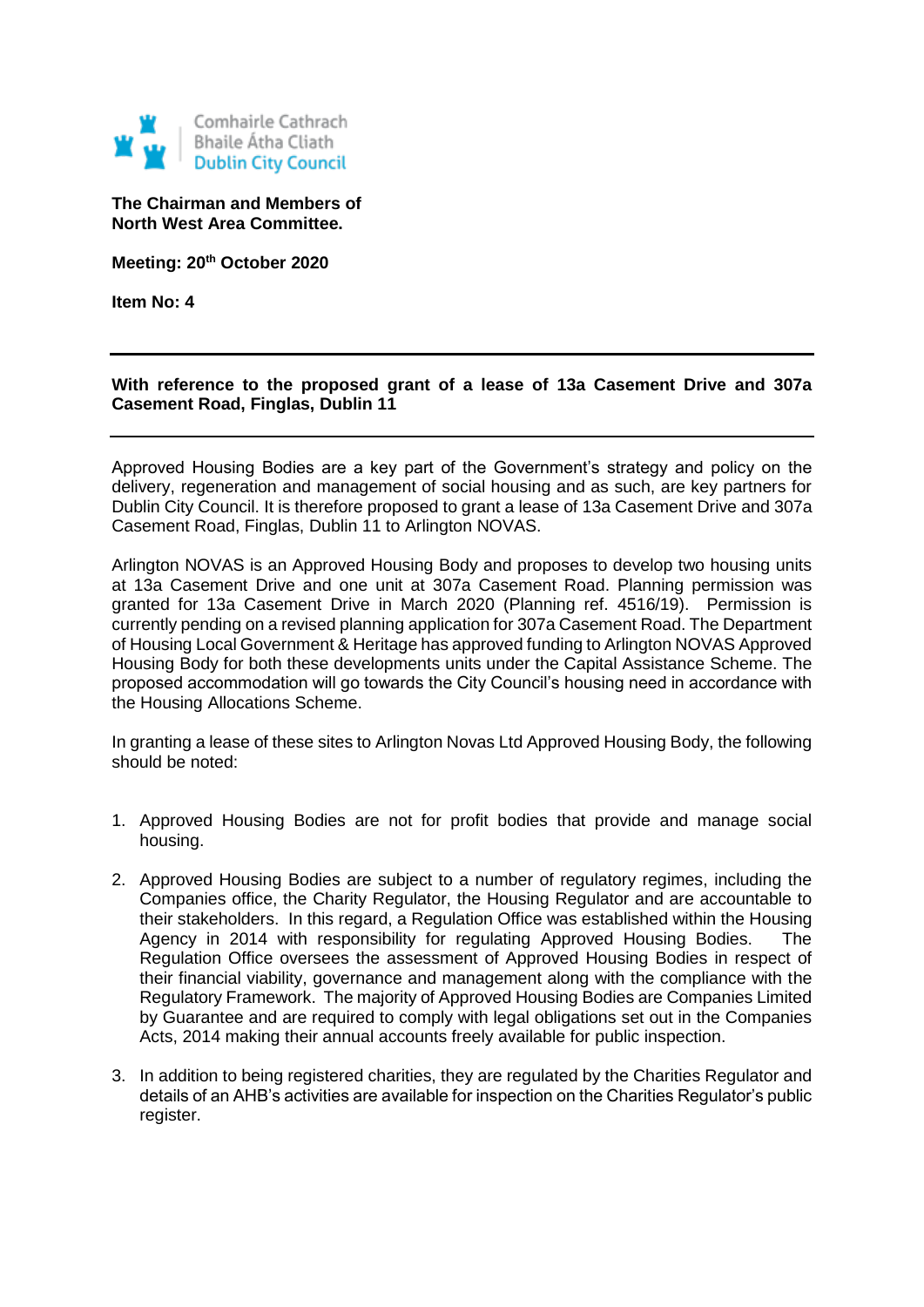- 4. They are not free to manage their assets in any way they wish. They must use their assets in accordance with their charitable status and any surpluses generated must be applied back to benefit their charitable aims.
- 5. A restriction on title will be applied to ensure the continued use of the units as social housing.
- 6. There are financial implications if they fail to comply with their loan obligations to use their properties for social housing.
- 7. Should they cease to exist, in the first instance, they will seek to transfer their assets to another organisation with similar charitable aims or their assets will be transferred free of charge to Dublin City Council.

The Housing Department has reported that agreement has now been reached with Arlington NOVAS (the Lessee) subject to the following terms and conditions:

- 1. The lease shall consist of a site at 13a Casement Drive shown outlined in red on the attached map Index number SM-2019-0931Rev B and 307a Casement Road shown outlined in red on attached map Index No. SM-2020-0395 Rev B
- 2. The lease shall have a term of 31 years and be disposed of under the terms of the Low Cost Sites Scheme to the proposed Lessee, for the delivery of social housing.
- 3. The subject property will be leased with vacant possession.
- 4. Under the terms of the Lease and the Capital Assistance Scheme, the disposal price shall be the sum of €381 plus VAT (if applicable). This equates to €127 (one hundred and twenty seven euro) per residential unit.
- 5. The lease to be granted to the proposed Lessee shall be subject to a Building Covenant.
- 6. There is an inhibition on the title that the subject property can only be used for social housing purposes.
- 7. The Development is subject to planning permission issuing and all other necessary statutory approvals/regulations.
- 8. The development must be fully completed and made fit for occupation within 36 (thirty six) months from the date of the Section 183 approval by the City Council
- 9. The proposed Lessee shall satisfy the Council that it has adequate public liability and employer's liability insurance and shall indemnify the Council against any claims for compensation that may be made arising from its usage of the site. The current levels of insurance are €6.5 million public liability insurance and €13 million employer's liability insurance.
- 10. The proposed Lessee shall insure the buildings during construction against fire and all other insurable risks with an approved insurance company and pay all necessary premiums. The insurance shall be for such an amount as will provide cover for full reinstatement values of so much of the buildings as is erect at any time together with a sum for professional fees and removal of debris charges.
- 11. All roads and footpaths works shall be completed to the written satisfaction of the Council.
- 12. The Council shall have 100% nomination rights to all of the units.
- 13. Should the subject property cease to be used for social housing purposes at any stage, then the units will revert free of charge to the Council,
- 14. Should the proposed Lessee not proceed with the development or complete the development within the agreed timeline that the benefit/ownership of the planning permission, design of the scheme and certification shall transfer, free of charge, to the Council.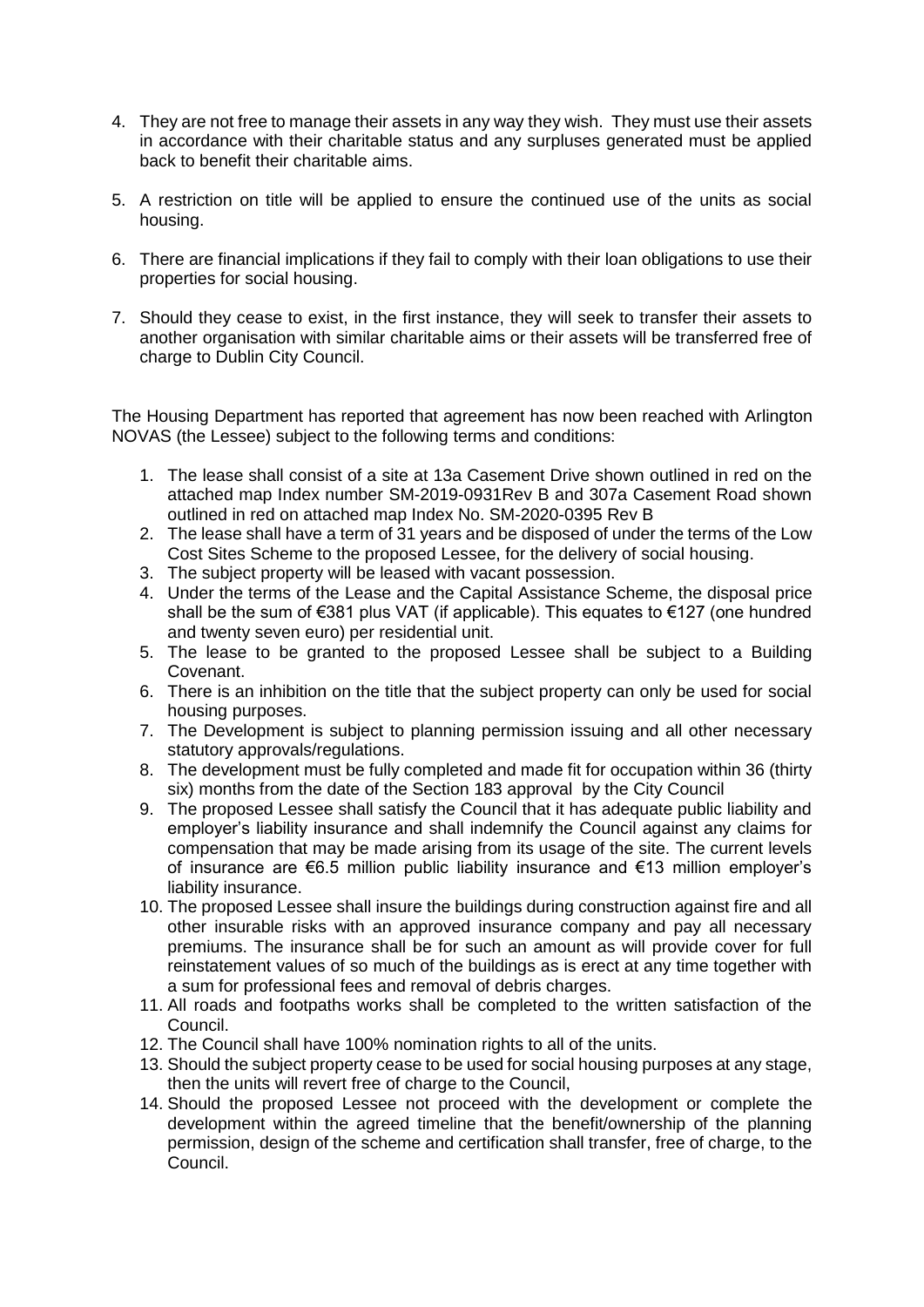- 15. In the event of the proposed Lessee going into bankruptcy or insolvency, the Council reserves the right to take possession of the site and all of the housing units (partially completed or otherwise) at no cost to the Council.
- 16. The proposed Lessee shall be liable for the payment of VAT and/or Stamp Duty should any such payments arise from this disposal.
- 17. Each party shall be responsible for the own legal fees and professional fees.
- 18. The proposed Lessee shall not sell, assign, sublet or part with possession of the property or part thereof without obtaining the written consent of the Council, with the exception of tenancy and licence agreements with tenants or licensees for supported housing.

The dates for the performance of any of the above requirements of the proposed agreement may be amended at the absolute discretion of the Executive Manager.

The agreement shall contain such other covenants and conditions as deemed appropriate by Dublin City Council's Law Agent.

No agreement enforceable at law is created or intended to be created until an exchange of contracts has taken place.

**Helen McNamara Senior Executive Officer**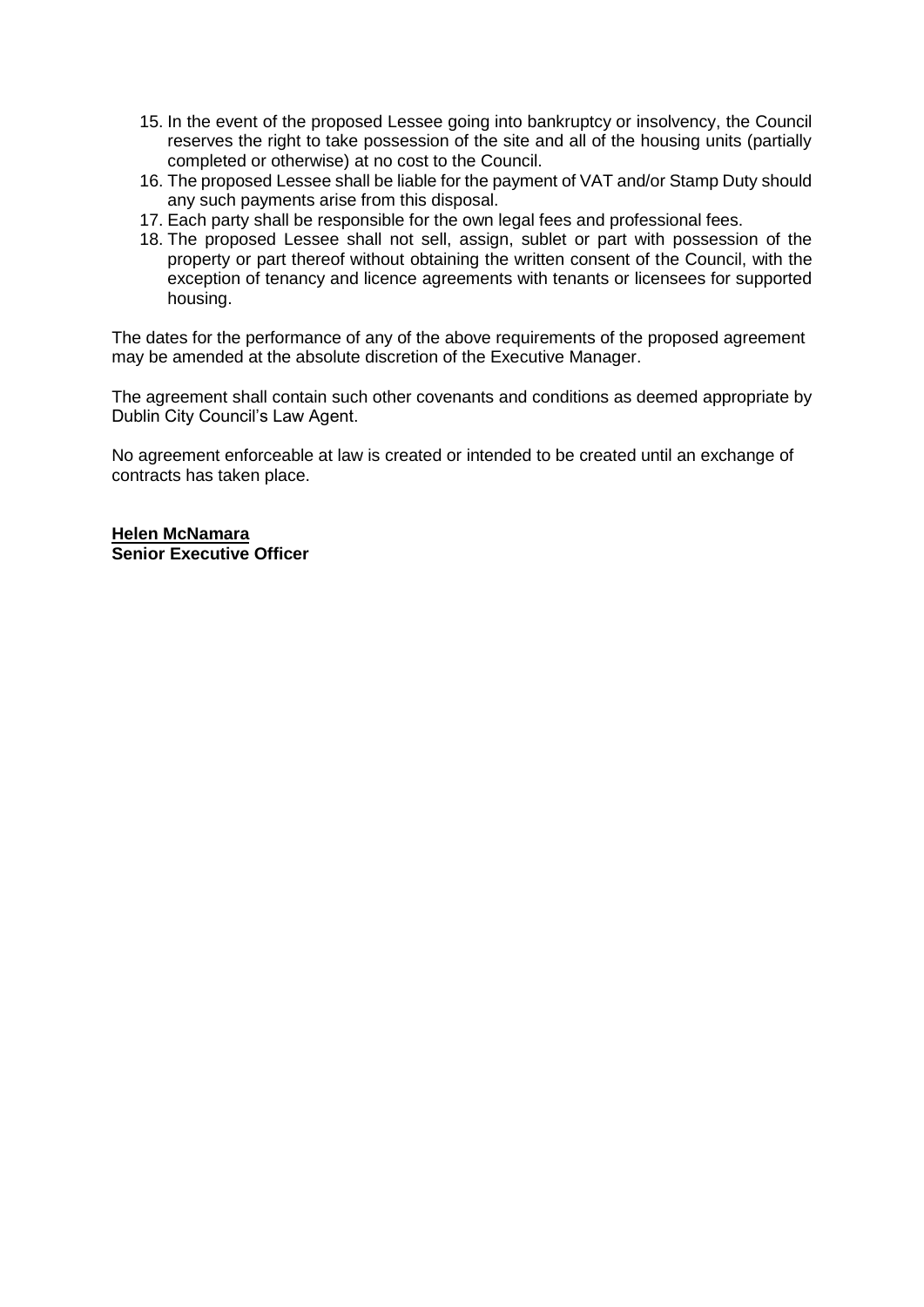